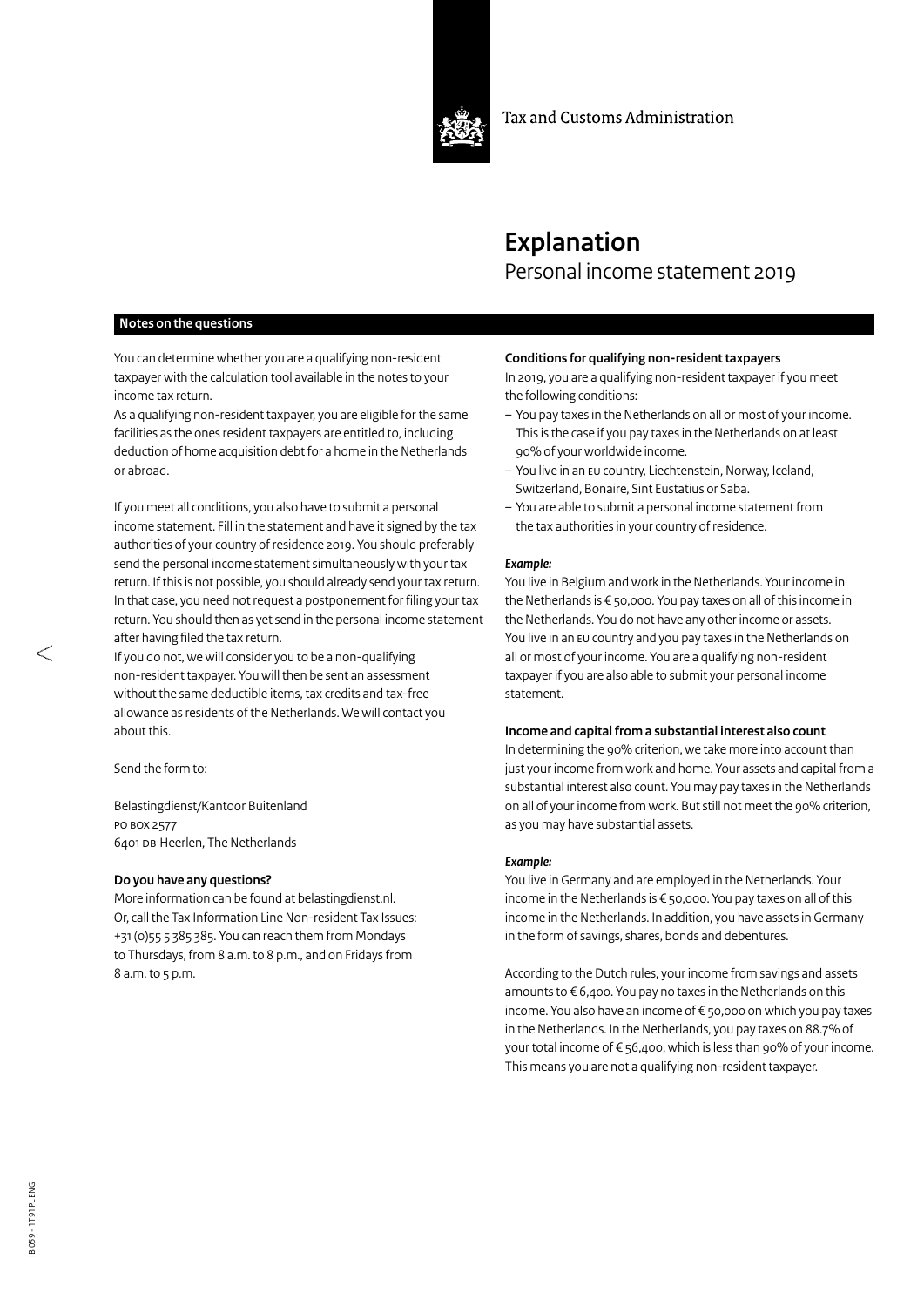### **Notes on the questions** *(continued)*

#### **What is not included in determining the 90% limit**

In determining the 90% criterion, we do not take account of negative expenses for income provisions, negative personal allowance, (negative) income from an owner-occupied home, expenses for income provisions, personal deductible items, deduction due to no or low home acquisition debt and tax-free assets.

## *Example*

You live in Germany and work in the Netherlands and Germany. Your income in the Netherlands is € 50,000. You pay taxes on all of this income in the Netherlands. Your income in Germany is € 4,500. You pay taxes on all of this income in Germany. You have an owneroccupied home in Germany. Your (negative) income from an owneroccupied home amount to € 10,000.

For determining the 90% criterion, your total income amounts to € 54,500. In the Netherlands, you pay taxes on € 50,000 of this income, which is 91.7%. Your (negative) income from an owneroccupied home do not count towards determining the 90% criterion. You are a qualifying non-resident taxpayer if you are also able to submit your personal income statement.

# **Notes on the questions in the personal income statement**

## **Question 2a**

In case you do not know your exact date of birth, please fill in: 01-01-19 . . (dd-mm-yyyy).

The registration number is the number issued by the tax authorities of your country of residence. The tax authorities of your country of residence have included you in their records under this number.

#### **Question 4a**

Only complete this question if you as an entrepreneur or co-titleholder in a business realised profits from business activities that were not taxed in the Netherlands.

More information on profits from business activities is available at belastingdienst.nl.

#### **Question 4b**

Fill in your wages and sickness benefits that were not taxed in the Netherlands.

Examples of wages and sickness benefits are:

- all income you received from your employer, such as wages, holiday pay, private use of a company car and bonuses
- sickness benefits
- trainee allowances

You can find the amounts in the annual income or benefit statement issued to you by your employer or benefits agency. More information on wages and sickness benefits is available on [belastingdienst.nl.](http://www.belastingdienst.nl/werk)

#### **Tax partner**

Do you have a partner? And do you want us to designate your partners as your tax partner? This is possible if you meet the following two conditions:

- You meet the conditions for tax partnership.
- Both you and your partner meet the 90% criterion. The joint worldwide income of you and your partner is taxed for 90% or more in the Netherlands.

#### **Please note!**

Do you and your partner qualify and does your tax partner not file a return? Your partner must also complete and send a personal income statement.

# **Question 4c**

Fill in tips, share option rights and other income from employment that were not taxed in the Netherlands. *Please note!* Fill in income from freelance work and extra earnings under question 4h.

#### **Question 4d**

Fill in your benefits that were not taxed in the Netherlands. Examples of benefits are:

- pension benefits
- old-age benefits, such as state old-age pension (AOW) from the Social Insurance Bank (SVB)
- redundancy benefits, such as redundancy payment for civil servants
- early retirement benefits, such as VUT
- surviving dependants' benefits, such as the SVB's surviving dependants' pension insurance scheme (ANW)
- social assistance and unemployment benefits, such as WW or Wwb benefits
- occupational disability benefits, such as Waz, IOAZ, IOAW, Wajong, WIA or WAO benefits
- annuity payments that were subject to wage tax and national insurance contributions
- lump sum annuity payments and lump sum pension payments from which wage tax and national insurance contributions were deducted
- You can find the amounts in the annual benefit statement issued to you by your benefits agency. More information can be found on belastingdienst.nl.

#### **Question 4e**

Fill in this question if you had lump sum annuity or pension payments that were not taxed in the Netherlands.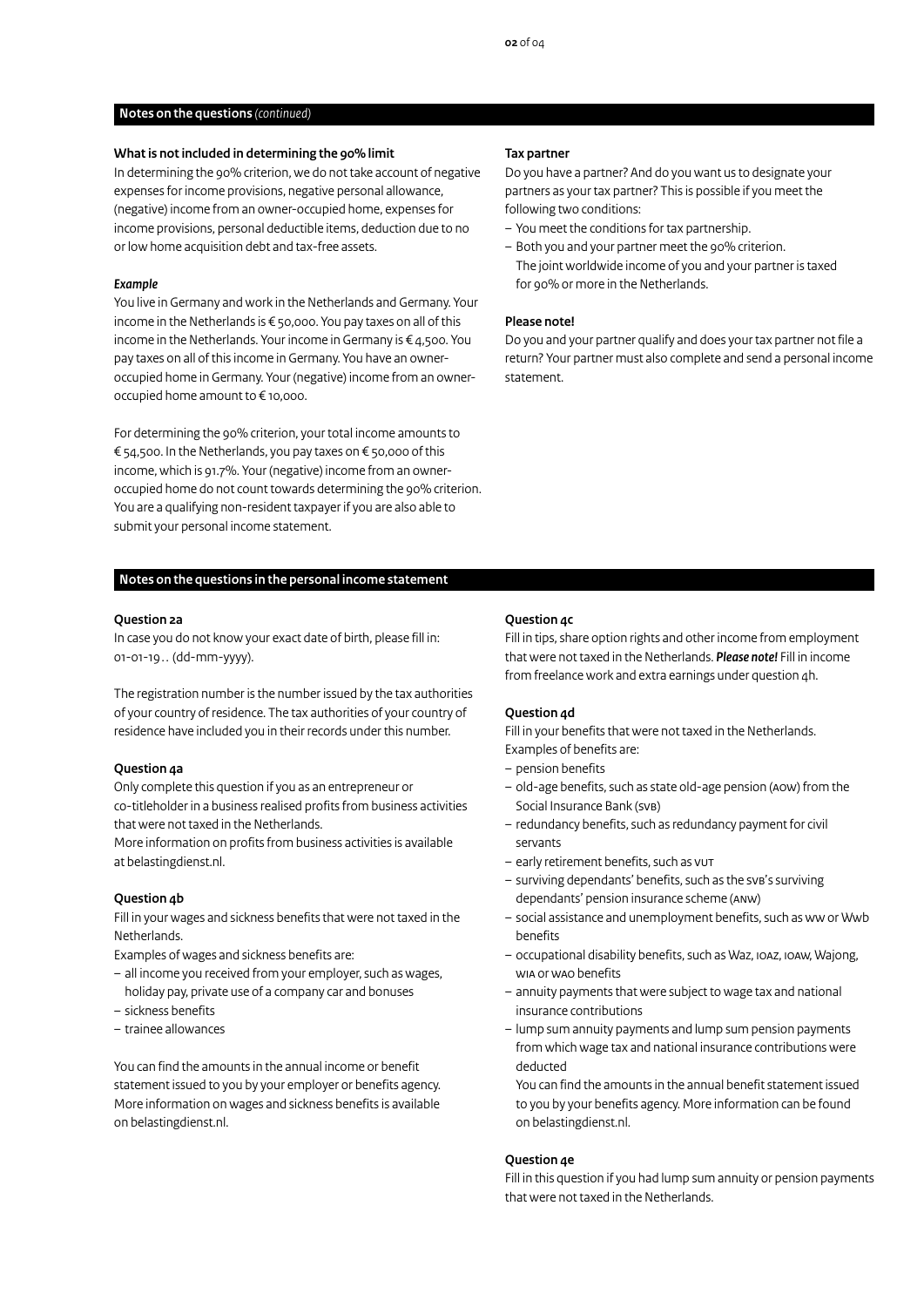## **Notes on the questions in the personal income statement** *(continued)*

### **Question 4f**

Fill in your exempt income you had as an official with an international organisation.

Exempt income is income you receive if you work at any of the following organisations:

- the European Union
- the United Nations
- $-$  NATO
- the International Court of Justice
- the European Patent Office
- ESA/Estec

# **Question 4g**

Only complete this question if you received pension from the European Union.

## **Question 4h**

Fill in this question if you had income from work that was not taxed in the Netherlands and you have not entered under question 4a to 4g.

# **Question 4i**

State the revenue from providing premises, claims, life insurance policies, certain purchase options and rights of enjoyment.

The revenue minus the deductible expenses and the exemption are the results from providing assets. More information can be found on belastingdienst.nl.

# **Question 4j**

Fill in spousal maintenance received and related lump sum payments.

You need to state the following spousal maintenance payments:

- spousal maintenance you received for yourself from your ex-partner
- old-age pension which your ex-partner continued to pay to you
- lump sum spousal maintenance payments you received from your ex-partner
- rent that your ex-partner continued to pay for the rented house
- rent that your ex-partner paid for your share of the home acquisition debt
- sums you received for the settlement of pension entitlements or annuity payments from which premiums were deducted
- the notional rental value of the house

This only applies if in 2019 you lived in a house that was (jointly) owned by your ex-partner under a (provisional) maintenance arrangement. Was your ex-partner (co) owner of a part of the house? Please state a proportionate part of the notional rental value.

More information can be found on belastingdienst.nl.

### **Question 4k**

Please state here regular payments and related lump sum payments from which no wage tax and national insurance contributions are withheld. The expenses you incurred in order to obtain or retain these payments may be deducted.

You must state, for example, the following regular payments:

- regular government grants for your owner-occupied home, such as a contribution for a subsidised owner-occupied home
- other regular payments and provisions or related lump sum payments, such as scholarships and annuity paymentsProvisions are payments in a form other than money, therefore payments in kind.

# **Question 4l**

By other income we mean:

- the taxable part of a payment received under a capital sum insurance policy
- ground rent or rent from a period before 1 January 2001 which you or your minor children only received in 2019
- refunded interest on the home acquisition debt

#### **Question 4n**

Fill in this question if you used public transport to travel from and to your work and the one-way distance was more than 10 kilometers. More information can be found on belastingdienst.nl.

#### **Question 4q**

Fill in this question if you and your partner jointly held at least 5% ofshares in a company that were not taxed in the Netherlands. More information can be found on belastingdienst.nl.

# **Question 4r**

Did you have assets and liabilities that were not taxed in the Netherlands in 2019? And was the value of these assets minus your liabilities higher than € 30,360 on 1 January 2019? If so, fill in your income from savings and investments for question 4r.

You calculate your income from savings and investments with the help of the 'Calculation Tool Income From Savings and Investments'. Below you can read how to calculate the savings and investments basis.

#### *Calculation savings and investments basis*

The basis for savings and investments is your capital on 1 January 2019 after deduction of your tax-free allowance. Your capital means your assets and liabilities that did not fall under taxable income in the Netherlands on reference date 1 January 2019.

Assets include:

- bank and giro balances, savings and premium deposits
- shares
- a second home or other immovable property

#### Liabilities include:

- a personal loan for consumption purposes, such as a car or a holiday
- a negative balance on a bank account

The tax-free allowance is € 30,360.